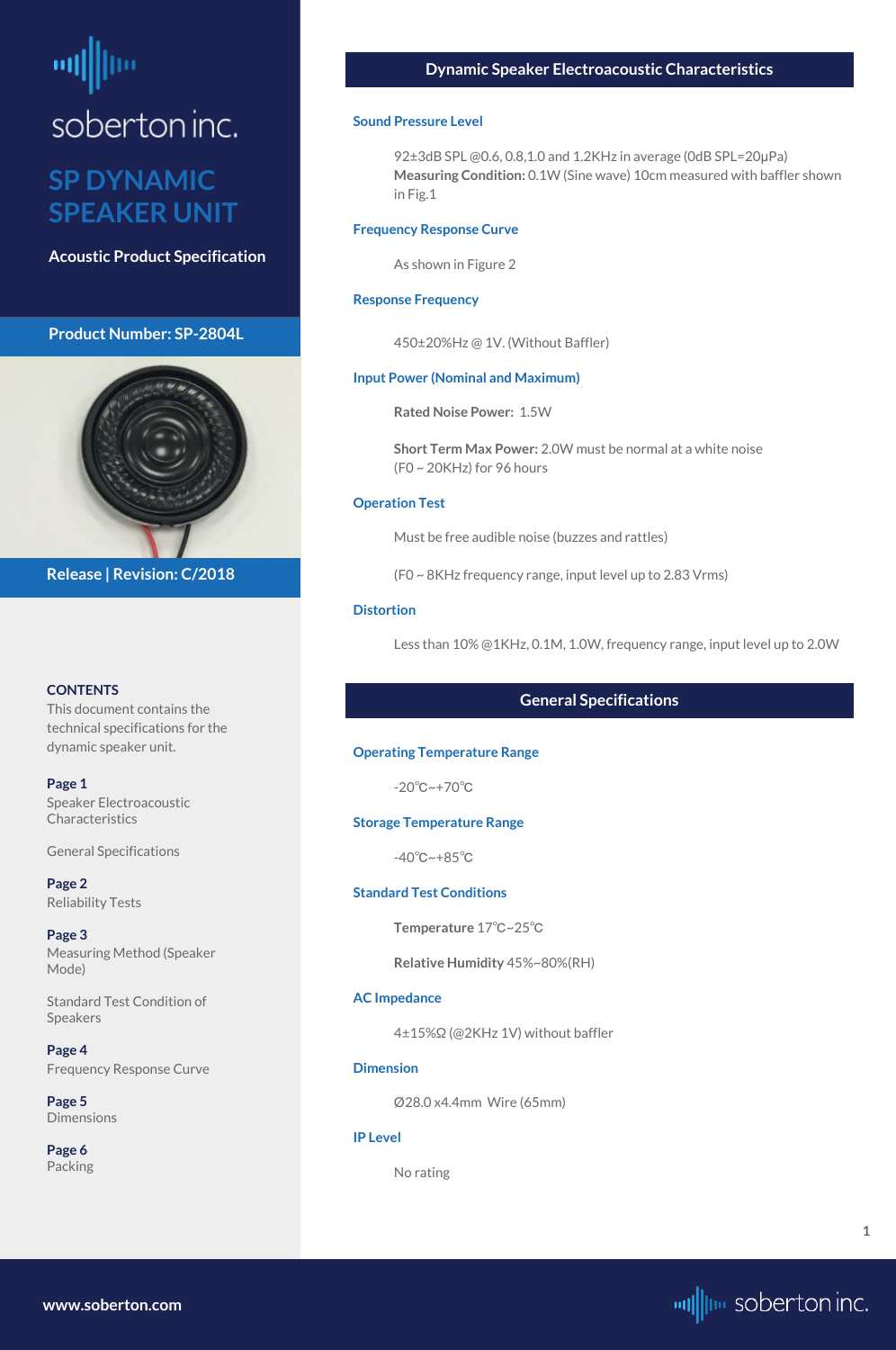# <span id="page-1-0"></span>soberton inc.

### **SP DYNAMIC SPEAKER UNIT**

**Acoustic Product Specification**

#### **Product Number: SP-2804L**



#### **CONTENTS**

**[Page 1](#page-0-0)** [Speaker Electroacoustic](#page-0-0)  **Characteristics** 

This document contains the technical specifications for the dynamic speaker unit.

**[Page 5](#page-4-0) [Dimensions](#page-4-0)** 

[General S](#page-0-0)pecifications

**Page 2** Reliability Tests

**[Page 3](#page-2-0)** [Measuring Method \(Speaker](#page-2-0)  [Mode\)](#page-2-0)

[Standard Test Condition of](#page-2-0)  [Speakers](#page-2-0)

**[Page 4](#page-3-0)** [Frequency Response Curve](#page-3-0)

**[Page 6](#page-5-0)** [Packing](#page-5-0)

**Release | Revision: C/2018**

#### **Reliability Tests**

The sound pressure as specified will neither deviate more than ±3dB from the initial value, nor have any significant damage after any of following testing.

#### **High Temperature Test**

**High Temperature** +70±2℃

**Duration** 96 hours

#### **Low Temperature Test**

**Low Temperature** -20±2℃

**Duration** 96 hours

#### **Heat Shock Test**

**High Temperature** +70±2℃

**Low Temperature** -20±2℃

**Changeover Time** <30 seconds

**Duration** 1 hour

**Cycle** 100

#### **Humidity Test**

**Temperature** + 40±2℃

**Relative Humidity** 90%~95%

**Duration** 96 hours

#### **Temperature Cycle Test**

**Temperature** -20℃ +70℃

**Duration** 45 minutes 45 minutes

**Temperature gradient** 1~3℃/min

**Cycle** 25

#### **Drop Test**

**Mounted with dummy set mass** 100 g

**Height** 1.5 m

**Cycle** 6 (1 each plain) onto the concrete board

#### **Load Test**

**Speaker mode:** White noise (EIA filter)for 96 hours @ 1.5W input power.

**[www.soberton.com](http://www.soberton.com)**

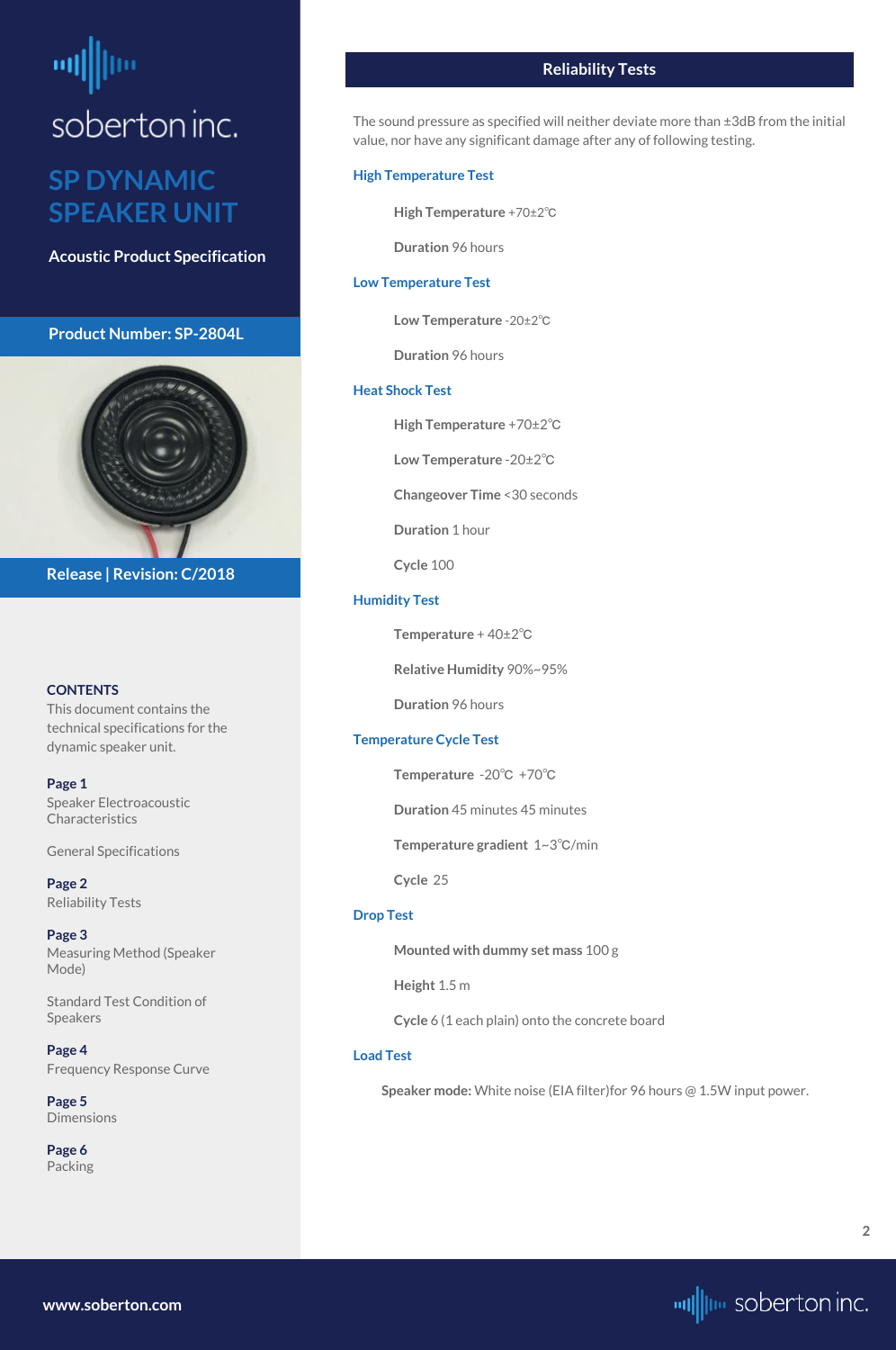## <span id="page-2-0"></span>뻬 soberton inc. **SP DYNAMIC SPEAKER UNIT**

**Acoustic Product Specification**

#### **Product Number: SP-2804L**

**CONTENTS**

This document contains the technical specifications for the

dynamic speaker unit.

**[Page 1](#page-0-0)**

[Speaker Electroacoustic](#page-0-0) 

[General S](#page-0-0)pecifications

**[Page 2](#page-1-0)** [Reliability Tests](#page-1-0)

**Page 3** Measuring Method (Speaker Mode)

Standard Test Condition of Speakers

**[Page 4](#page-3-0)** [Frequency Response Curve](#page-3-0)

**[Page 5](#page-4-0)** [Dimensions](#page-4-0)

**[Page 6](#page-5-0)** [Packing](#page-5-0)



**Release | Revision: C/2018**

#### **Measuring Method (Speaker Mode)**

#### **Standard Test Condition**

**Temperature** 15 ~ 35℃

**Relative humidity** 45% ~ 85%

**Atmospheric pressure** 860mbar to 1060mbar

#### **Standard Test Fixture**

**Input Powe**r 0.1W

**Zero Level** -dB

**Mode** TSR

**Potentiometer Range** 50dB

**Sweep Time** 0.5sec

#### **Standard Test Condition of Speaker**

#### Standard test condition of speaker



**Characteristics** 

**[www.soberton.com](http://www.soberton.com)**

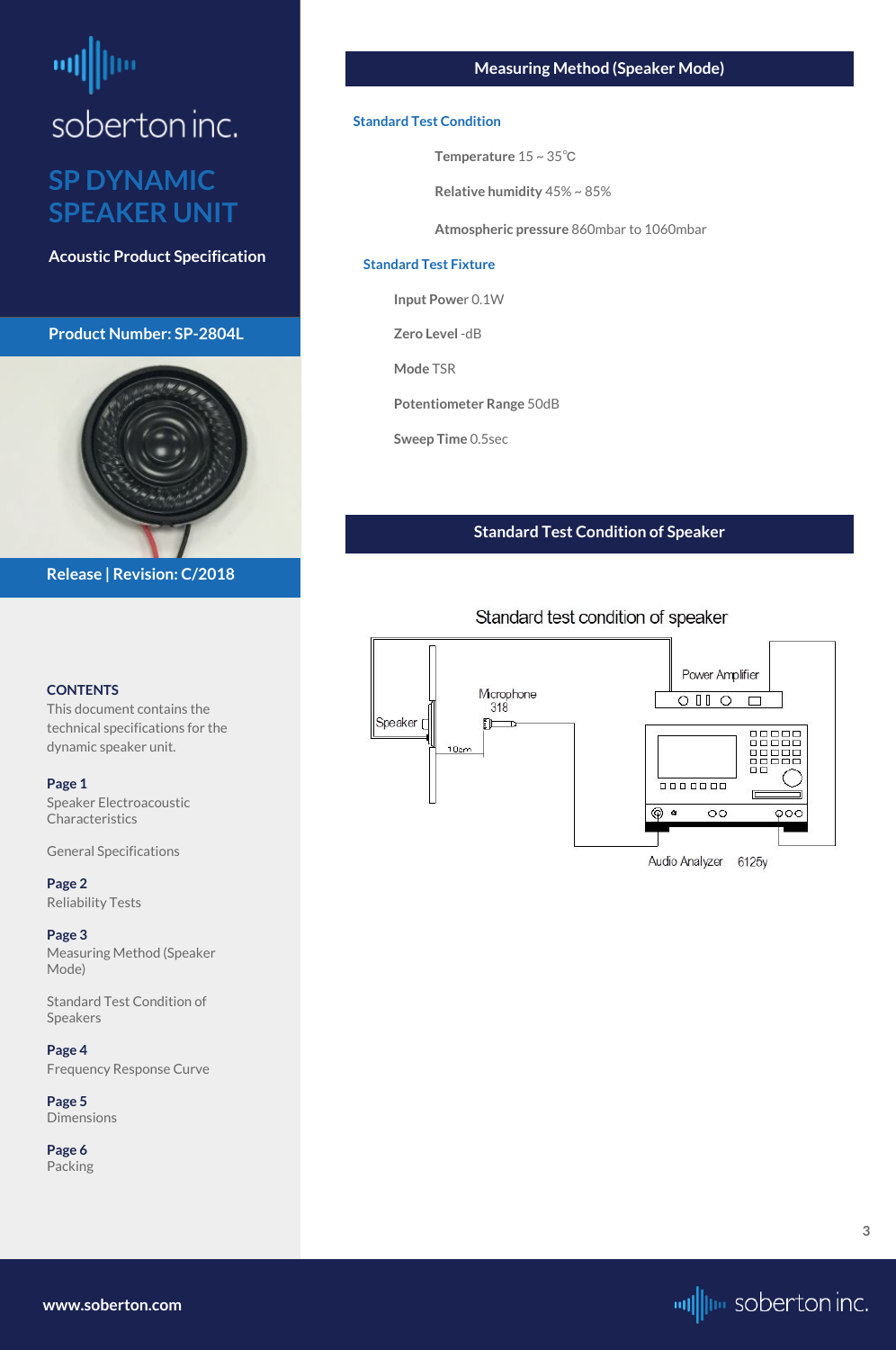# <span id="page-3-0"></span>od|||jie soberton inc.

### **SP DYNAMIC SPEAKER UNIT**

**Acoustic Product Specification**

#### **Product Number: SP-2804L**



#### **CONTENTS**

**[Page 1](#page-0-0)** [Speaker Electroacoustic](#page-0-0)  **Characteristics** 

This document contains the technical specifications for the dynamic speaker unit.

[General S](#page-0-0)pecifications

**[Page 2](#page-1-0)** [Reliability Tests](#page-1-0)

**[Page 3](#page-2-0)** [Measuring Method \(Speaker](#page-2-0)  [Mode\)](#page-2-0)

[Standard Test Condition of](#page-2-0)  [Speakers](#page-2-0)

**Page 4** Frequency Response Curve

**[Page 5](#page-4-0)** [Dimensions](#page-4-0)

**[Page 6](#page-5-0)** [Packing](#page-5-0)

**Release | Revision: C/2018**

#### **Frequency Response Curve (Fig. 2)**



**[www.soberton.com](http://www.soberton.com)**



**4**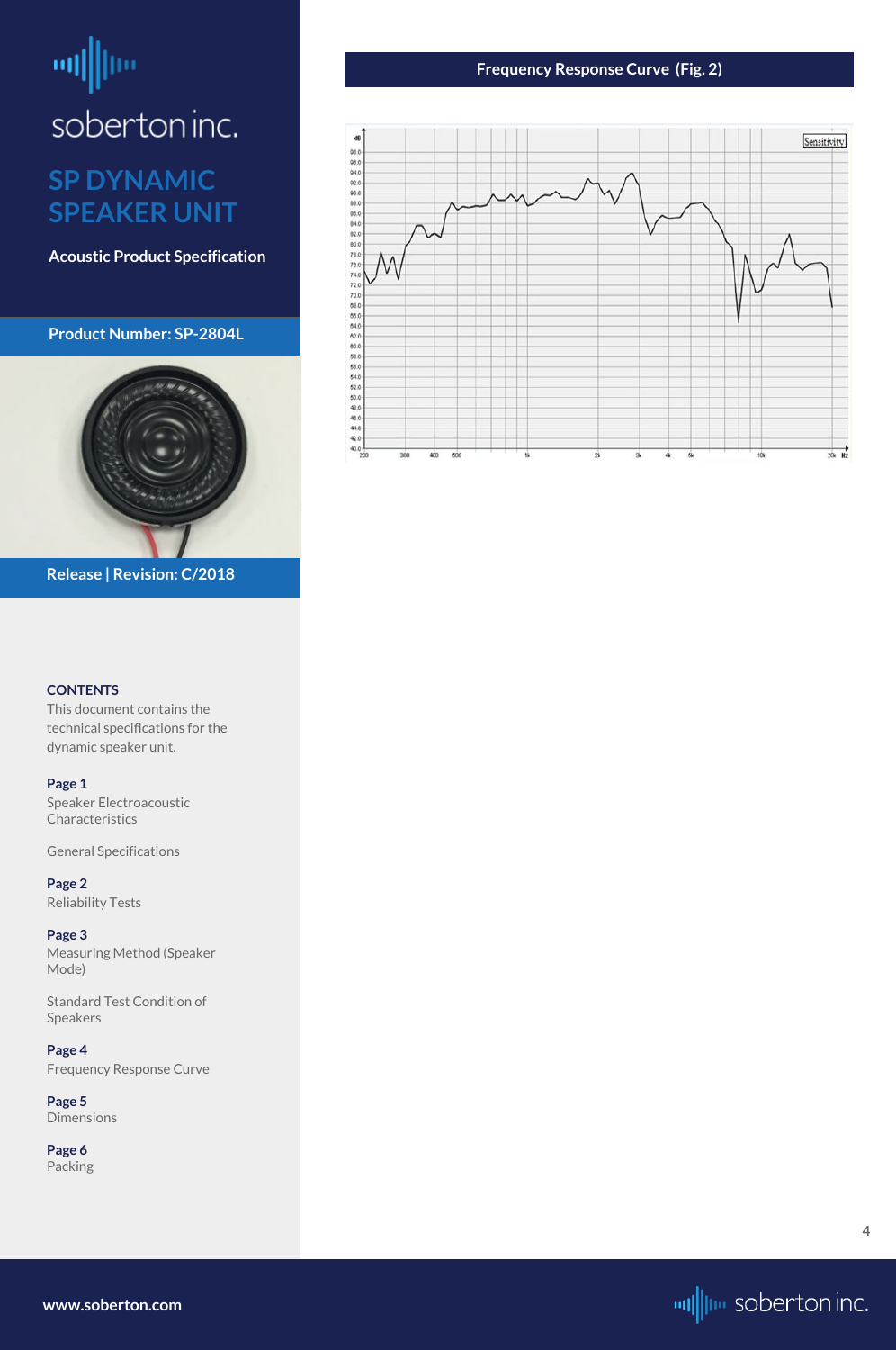# <span id="page-4-0"></span>ᆒ soberton inc. **SP DYNAMIC**

## **SPEAKER UNIT**

**Acoustic Product Specification**

#### **Product Number: SP-2804L**

#### **CONTENTS**

[Speaker Electroacoustic](#page-0-0)  **Characteristics** 

This document contains the technical specifications for the dynamic speaker unit.

#### **[Page 1](#page-0-0)**

**Page 5 Dimensions** 

[General S](#page-0-0)pecifications

**[Page 2](#page-1-0)** [Reliability Tests](#page-1-0)

**[Page 3](#page-2-0)** [Measuring Method \(Speaker](#page-2-0)  [Mode\)](#page-2-0)

[Standard Test Condition of](#page-2-0)  [Speakers](#page-2-0)

**[Page 4](#page-3-0)** [Frequency Response Curve](#page-3-0)

**[Page 6](#page-5-0)** [Packing](#page-5-0)



**Release | Revision: C/2018**

**[www.soberton.com](http://www.soberton.com)**



| No. | <b>Part Name</b> | <b>Material</b> | <b>Quantity</b> |
|-----|------------------|-----------------|-----------------|
| 1   | <b>PCB</b>       | $FR-4$          | 1               |
| 2   | Frame            | <b>SPCC</b>     | 1               |
| 3   | Main Magnet      | Nd Fe B         | 1               |
|     | Plate 1          | <b>SPCC</b>     | 1               |

| 5. | <b>Voice Coil</b> | Polyurethane Enamelled Wire |  |
|----|-------------------|-----------------------------|--|
| 6  | Diaphragm         | <b>PET</b>                  |  |
|    | Gasket            | <b>Black ABS</b>            |  |
| 8  | Silk Screen       | <b>Black Cloth</b>          |  |
|    | Wire              | UL3302/AWG28#               |  |

#### **Dimensions**

#### Tolerance: ±0.5 (unit: mm)